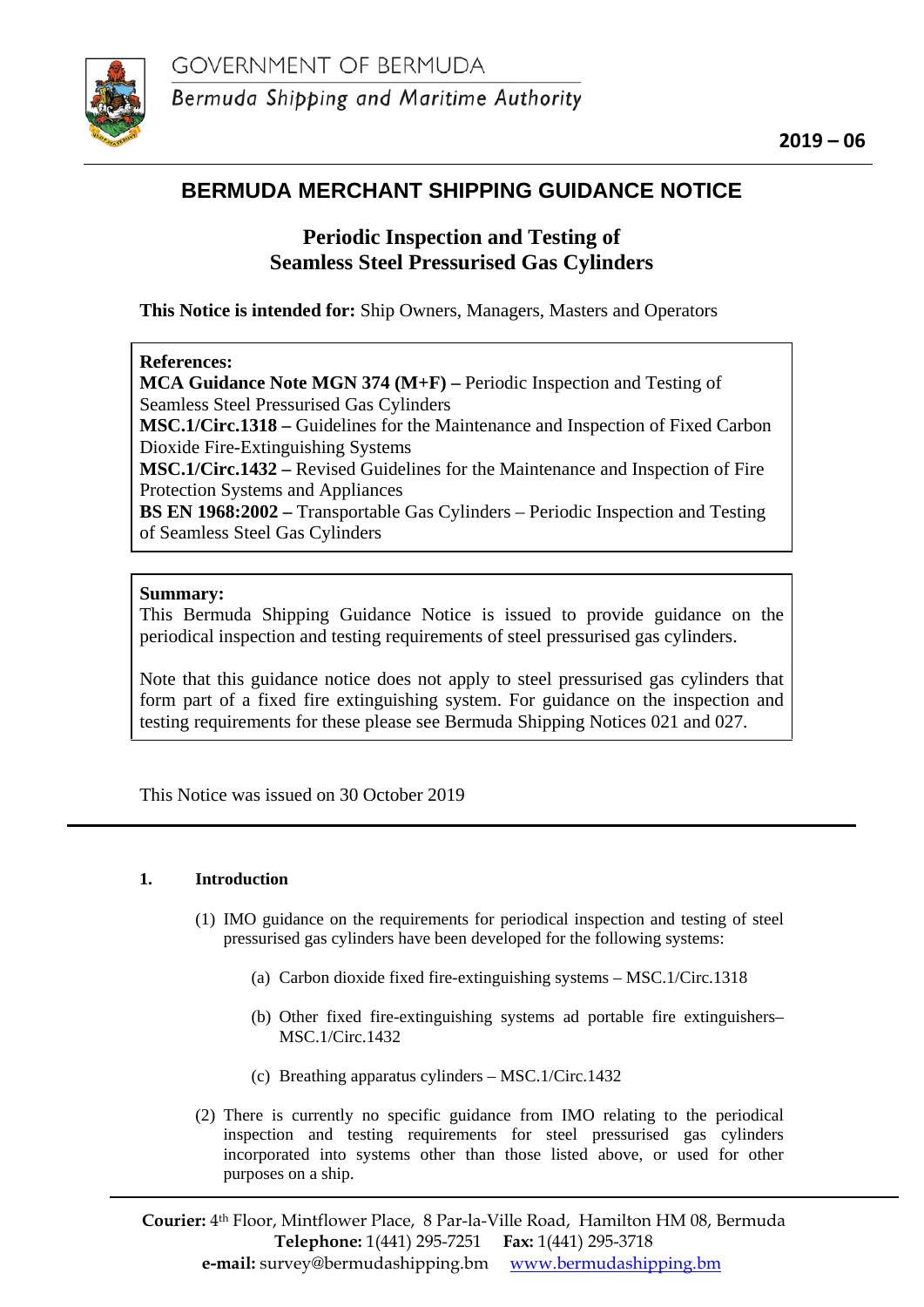- (3) This guidance notice is intended to provide guidance as it relates to the periodical inspection and testing of steel pressurised gas cylinders utilised in systems other than those detailed in 1.1.
- (4) Such gas cylinders and systems include, but are not limited to:
	- (a) Nitrogen cylinders providing the reserve source of power for survival craft davits, as required by 6.1.1.3 of the LSA Code. **Note:** This excludes any associated accumulator
	- (b) Nitrogen cylinders providing the reserve source of power for watertight doors in passengers ships, as required by SOLAS/II-1, 13.7.3 **Note:** This excludes any associated accumulator
	- (c) Lifeboat breathing air cylinders as required by SOLAS/III, 31.1.6

#### **2. Requirements**

(1) All steel pressurised gas cylinders not covered by the alternate requirements listed above are to be internally inspected and hydraulically tested at the intervals provided in table 1.

**Note:** Table 1 does not apply to acetylene cylinders. See 2.2

| <b>Description</b>     | Gas Type (Examples) <sup>a</sup>   | <b>Internal Inspection and</b>       |
|------------------------|------------------------------------|--------------------------------------|
|                        |                                    | <b>Hydraulic Test Period (Years)</b> |
| Compressed             | Ar, $N_2$ , He, etc.               | 10                                   |
| Gases                  | Air, $O_2$                         | 10                                   |
|                        | Self Contained Air (SCBA, Lifeboat | 5                                    |
|                        | Air as per SOLAS/III.31.1.6)       |                                      |
|                        | CO                                 | 5                                    |
|                        | SCUBA <sup>b</sup>                 | 5                                    |
| <b>Liquefied Gases</b> | $CO2$ , N <sub>2</sub> O etc       | 10                                   |
| <b>Gas Mixtures</b>    | All mixtures except mixtures       | 3 years for groups TC, TFC,          |
|                        | completely in the gaseous state    | <b>TOC</b>                           |
|                        | containing toxic and/or very toxic |                                      |
|                        | components.                        | 5 years for groups T, TF, TO         |
|                        |                                    |                                      |
|                        |                                    | 10 years for groups A, O, F          |
|                        |                                    |                                      |
|                        |                                    | $TC = Toxic, Corrosive$              |
|                        |                                    | $TFC = Toxic, Flammable,$            |
|                        |                                    | Corrosive                            |
|                        |                                    | $TOC = Toxic, Oxidising,$            |
|                        |                                    | Corrosive                            |
|                        |                                    | $T = Toxic$                          |
|                        |                                    | $TF = Toxic, Flammable$              |
|                        |                                    | $TO = Toxic, Oxidising$              |
|                        |                                    | $A =$ Asphyxiant                     |
|                        |                                    | $O = Oxidising$                      |
|                        |                                    | $F =$ Flammable                      |

Table 1: Intervals Between Periodic Inspection and Test

a – Not an exhaustive list. A full list of gases can be found in the International Carriage of Dangerous Goods by Rail (RID) and the International Carriage of Dangerous Gases by Road (ADR) regulations. b – Self contained underwater breathing apparatus cylinders are to be internally inspected every 2.5 years, in addition to the internal inspection and hydraulic test every 5 years